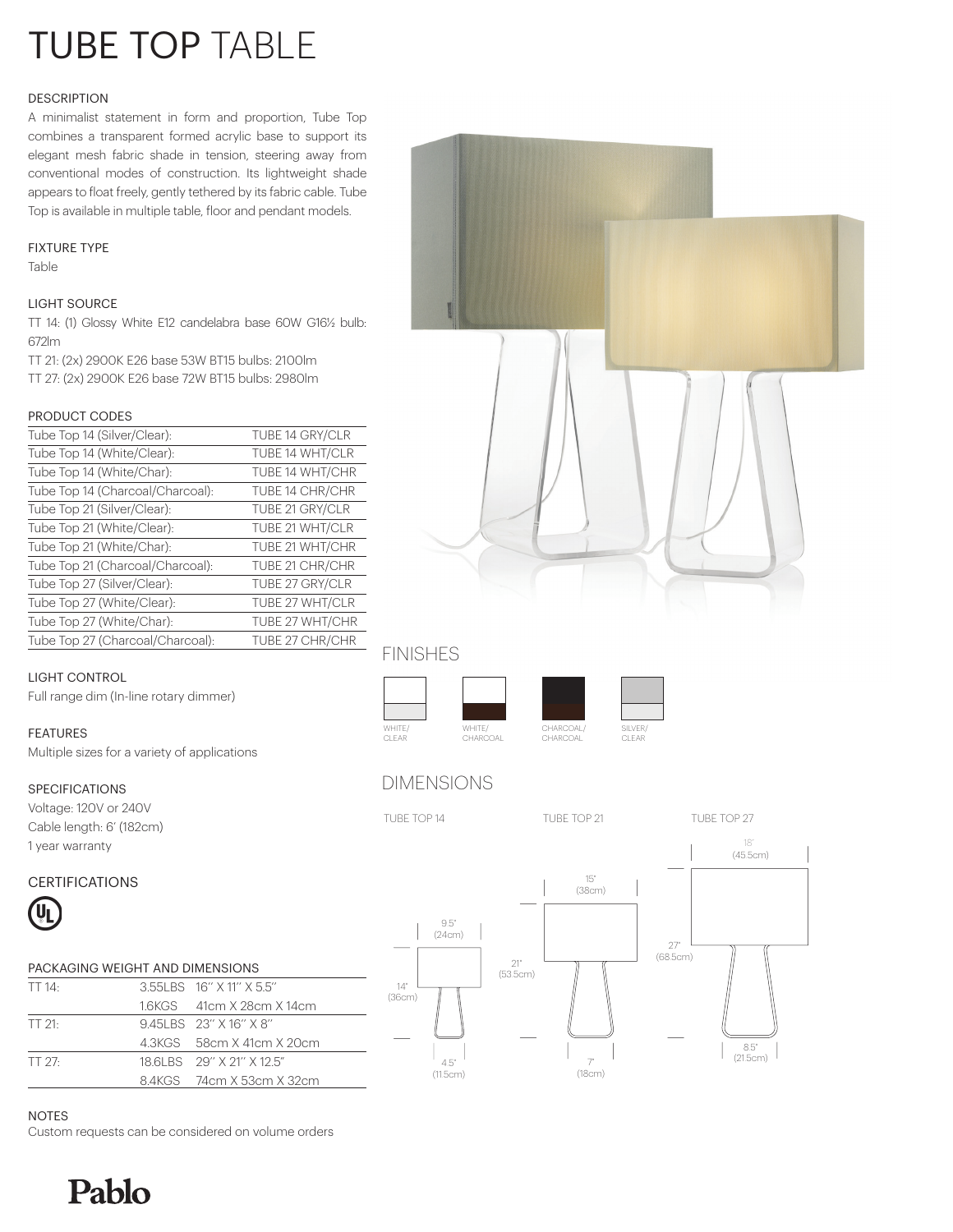# TUBE TOP COLORS

#### **DESCRIPTION**

A minimalist statement in form and proportion, Tube Top combines a transparent formed acrylic base to support its elegant mesh fabric shade in tension, steering away from conventional modes of construction. Its lightweight shade appears to float freely, gently tethered by its fabric cable.

#### FIXTURE TYPE

Table

#### LIGHT SOURCE

TT C: (1) Glossy White E12 candelabra base 60W G16½ bulb: 672 lm

#### PRODUCT CODES

| Tube Top (Yellow):       | TUBE 14 YFI |
|--------------------------|-------------|
| Tube Top (Bright Green): | TUBE 14 GRN |
| Tube Top (Ruby Red):     | TUBE 14 RED |
| Tube Top (Hot Pink):     | TURF 14 PIN |
| Tube Top (Sky Blue):     | TURE 14 SKY |
| Tube Top (Cobalt Blue):  | TUBE 14 BLU |

#### LIGHT CONTROL

Full range dim (In-line rotary dimmer)

#### FEATURES

Full-range dimmer

#### SPECIFICATIONS

Voltage: 120V or 220V Cable length: 6' (182cm) 1 year warranty

Pablo

#### CERTIFICATIONS



|                                                    | PACKAGING WEIGHT AND DIMENSIONS |                           |              |
|----------------------------------------------------|---------------------------------|---------------------------|--------------|
| TT 14·                                             |                                 | 3.55 BS 16" X 11" X 5.5"  |              |
|                                                    |                                 | 1.6KGS 41cm X 28cm X 14cm | $1\Lambda$ " |
|                                                    |                                 |                           | (36cm)       |
| NOTES.                                             |                                 |                           |              |
| Custom requests can be considered on volume orders |                                 |                           |              |

## FINISHES



## DIMENSIONS

TUBE TOP COLOR



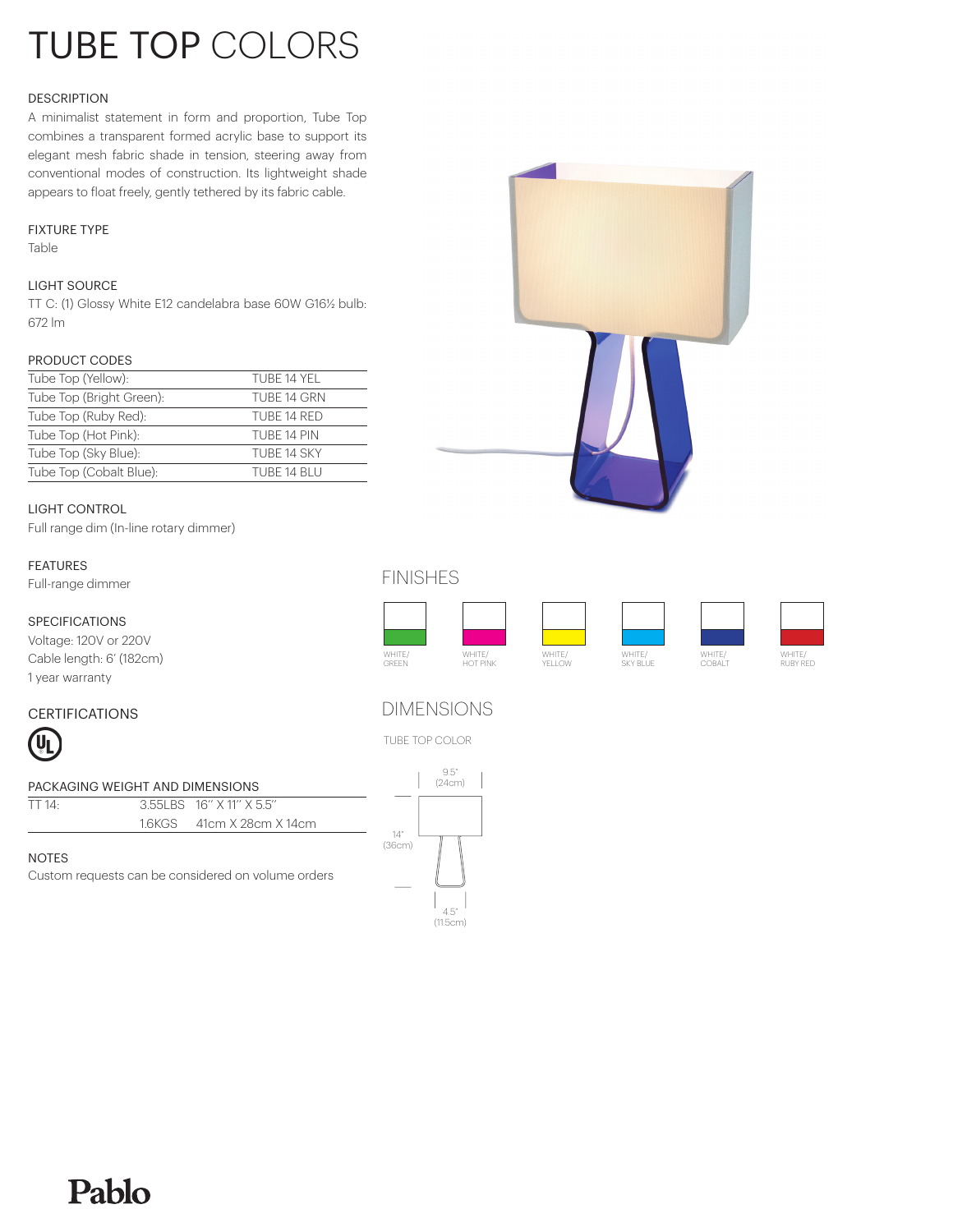# TUBE TOP FLOOR

#### DESCRIPTION

A minimalist statement in form and proportion, Tube Top combines a transparent formed acrylic base to support its elegant mesh fabric shade in tension, steering away from conventional modes of construction. Its lightweight shade appears to float freely, gently tethered by its fabric cable. Tube Top is available in multiple table, floor and pendant models.

#### FIXTURE TYPE

Floor

#### LIGHT SOURCE

TT 60: (2x) 2900K E26 base 72W BT15 bulbs: 2980lm

#### PRODUCT CODES

| Tube Top 60 (Charcoal/Charcoal): | TUBE 60 CHR/CHR |
|----------------------------------|-----------------|
| Tube Top 60 (White/Char):        | TUBE 60 WHT/CHR |
| Tube Top 60 (White/Clear):       | TUBE 60 WHT/CLR |
| Tube Top 60 (Silver/Clear):      | TUBE 60 GRY/CLR |

#### LIGHT CONTROL

Full range dim (In-line slide dimmer)

#### FEATURES

Full-range dimmer

#### SPECIFICATIONS

Voltage: 120V or 220V

#### FINISHES

DIMENSIONS





Cable length: 6' (182cm) 1 year warranty

#### CERTIFICATIONS



#### PACKAGING WEIGHT AND DIMENSIONS

| PACKAGING WEIGHT AND DIMENSIONS |  |                             |
|---------------------------------|--|-----------------------------|
| TT 60-                          |  | 47 251 BS 63" X 20" X 12"   |
|                                 |  | 21.4KGS 160cm X 51cm X 30cm |

#### NOTES

Custom requests can be considered on volume orders



# Pablo